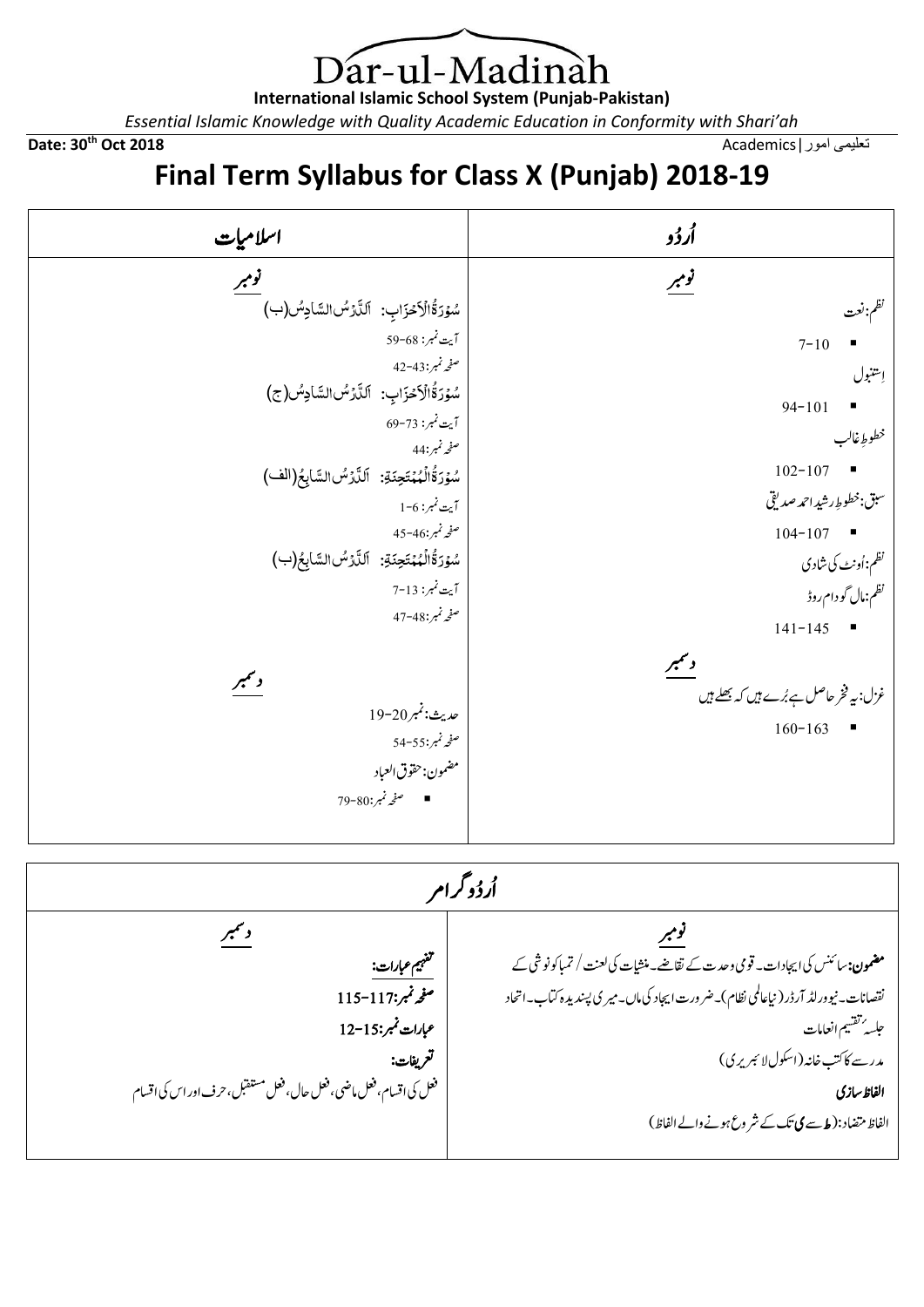| Computer                                                 |
|----------------------------------------------------------|
| <b>NOVEMBER</b>                                          |
| Chapter 6:<br>  7-معاشى ترقى<br><b>Graphics in BASIC</b> |
| <b>DECEMBER</b>                                          |
| Chapter 7:<br>Microsoft Word                             |
| <b>JANUARY</b>                                           |
| Chapter 8:                                               |
| Practical                                                |
|                                                          |

| <b>Math</b>                                                                                                                                                                                                                    | <b>Physics</b>                                                                                                                                                      |
|--------------------------------------------------------------------------------------------------------------------------------------------------------------------------------------------------------------------------------|---------------------------------------------------------------------------------------------------------------------------------------------------------------------|
| <b>NOVEMBER</b>                                                                                                                                                                                                                | <b>NOVEMBER</b>                                                                                                                                                     |
| Chapter 10: Tangent to a Circle (دائرے پر مماس)<br>Pg:189-201<br>$\mathbf{r}$<br><b>Chapter 11:</b> Chords & Arcs (دترادر توسیں)<br>Pg:202-210<br>Chapter 12: Angle in a Segment of a Circle (تَطْعِدِ دَائِرُه مِيْس زاوِيهِ) | <b>Chapter 17: Information and communication</b><br>Technology<br>Pg:155-173<br><b>DECEMBER</b><br><b>Chapter 18: Atomic and Nuclear Physics</b><br>Pg:174-192<br>٠ |
| Pg:211-220<br>$\mathbf{u}$<br><b>DECEMBER</b>                                                                                                                                                                                  | <b>JANUARY</b><br><b>Revision for Board Examination</b>                                                                                                             |
| Chapter 13: Practical Geometry-Circles (حملي جيوميٹری۔دائرے)<br>Pg:221-240<br>$\blacksquare$                                                                                                                                   |                                                                                                                                                                     |
| <b>JANUARY</b><br><b>Revision for Board Examination</b>                                                                                                                                                                        |                                                                                                                                                                     |

| <b>English Literature</b>                                                                           | <b>Chemistry</b>                      | <b>Biology</b>                        |
|-----------------------------------------------------------------------------------------------------|---------------------------------------|---------------------------------------|
| <b>NOVEMBER</b>                                                                                     | <b>NOVEMBER</b>                       | <b>NOVEMBER</b>                       |
| Unit 6: Television vs. Newspaper                                                                    | <b>Chapter 13: Biochemistry</b>       | <b>Chapter 17: Biotechnology</b>      |
| Pg.67-78<br>٠                                                                                       | $\n  -$ pg:101-116                    | pg:138-149                            |
|                                                                                                     | <b>DECEMBER</b>                       | <b>DECEMBER</b>                       |
| Unit 9: Selecting the Right Career                                                                  | Chapter 15: Water                     | Chapter 18: Pharmacology              |
| Pg.106-117                                                                                          | pg:137-153                            | pg:150-158                            |
| Unit 10: A World without Books?                                                                     | <b>JANUARY</b>                        | <b>JANUARY</b>                        |
| Pg.118-128<br>п                                                                                     | <b>Revision for Board Examination</b> | <b>Revision for Board Examination</b> |
| <b>DECEMBER</b>                                                                                     |                                       |                                       |
| <b>Unit 11: Great Expectations</b><br>Pg.129-138                                                    |                                       |                                       |
| Unit 12: Population Growth and<br>World Food Supplies<br>Pg.139-148<br><b>Unit 13: Faithfulness</b> |                                       |                                       |
| Pg.149-159<br>п                                                                                     |                                       |                                       |
| <b>JANUARY</b>                                                                                      |                                       |                                       |
| <b>Revision for Board Examination</b>                                                               |                                       |                                       |